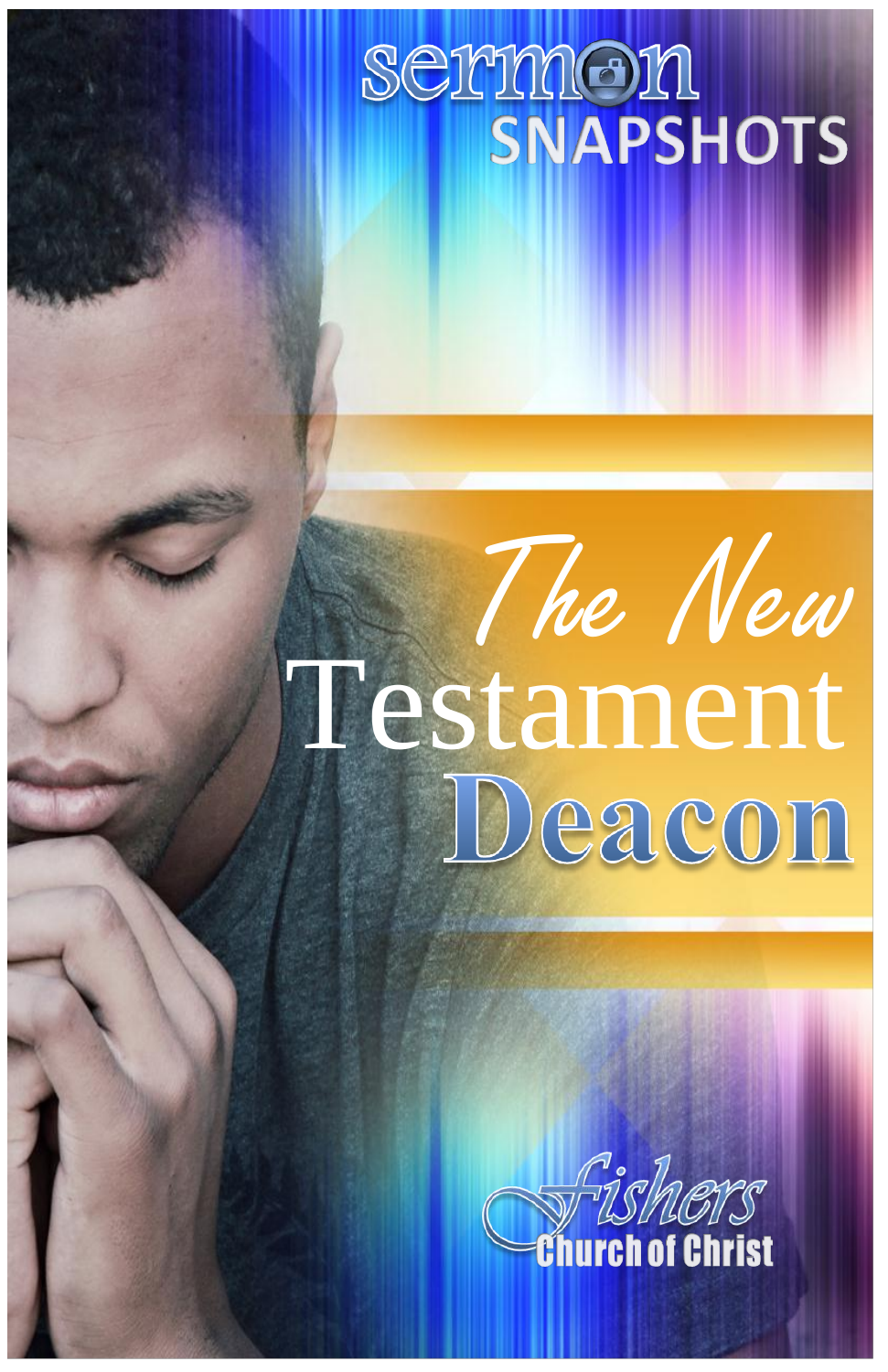**We often speak and study about "elders." But rarely do we remind ourselves of the purpose and work of "deacons." Their role in the local church is just as necessary, and just as important as the role of elders. Therefore, let us study, and remind ourselves of that role, so that we can better appreciate their work…**

#### *Definition* **of deacons**

- From the Greek word, *"diakonos,"* meaning a servant, attendant, or minister
- It's used in a *"general"* and a *"specific"* (or "technical") sense in the Bible
- General sense: Matthew 20:26; John 2:5; 12:26; Romans 13:4; 15:8; 1 Timothy 4:6; 2 Corinthians 11:15
- Specific (or "technical") sense: 1 Timothy 3:8-13; Acts 6:1-3; Philippians 1:1

#### *Need* **of deacons**

- The "local" church is "an organized group of Christians" (Philippians 1:1; 4:15)
- *Any* organization *requires*: oversight, treasury, and *servants* acting for the whole
- Some "servants of the church" are *temporarily* assigned to a task (1 Corinthians 16:3)
- But "deacons" are of a more *permanent* status, "qualified & appointed" (Acts 6:3)

#### *Qualifications* **of deacons**

- They are briefly alluded to by all the apostles (Acts 6:3)
- And more clearly defined by Paul (1 Timothy 3:8-13)
- These "qualifications" make them suitable "servants"
- To *"appoint over this business"* authorizes them to act
- *Note: There should also be "business" for them to do before they're appointed! (Acts 6:1)*

#### *Duties* **of deacons**

- To be a faithful Christian (1 Timothy 3:9-10) -- Note this example (Philippians 2:25-30; 4:18)
- As with all saints, to work under the general supervision of elders (Hebrews 13:17)
- To make decisions regarding their assigned duties (Acts 6:3, "over this business")
- **Ex:** maintenance; treasury; visitation; scheduling; benevolence; ushers; teachers; etc.

**A deacon is assigned specific duties to perform in behalf of the local church. These assignments should be directed by the elders of the church. But, let not the deacons think that they must be** *told* **all of their duties.** *If they see something which needs done, they should do it* **-- if it is in line with their role as deacons, and isn't sinful. May all deacons – as well as all Christians in general – serve with vigilance! (1 Timothy 3:13)**

#### **Let's further explain the "qualifications" of deacons with a closer look at 1 Timothy 3:8-13**

#### **"Reverent" [NKJ] or "grave" [KJV] (v.8)**

- The Greek word suggests BOTH "serious" (sober) and "self-respecting" (dignified)
- This means that they must take their work seriously, and be dignified in their conduct

#### **"Not double-tongued" (v.8)**

- The idea here is not a double talker, liar, or two-faced; not indecisive, or "on the fence"
- Illustration from old TV westerns: "*White men speak with forked tongue."* (Honesty is best policy!)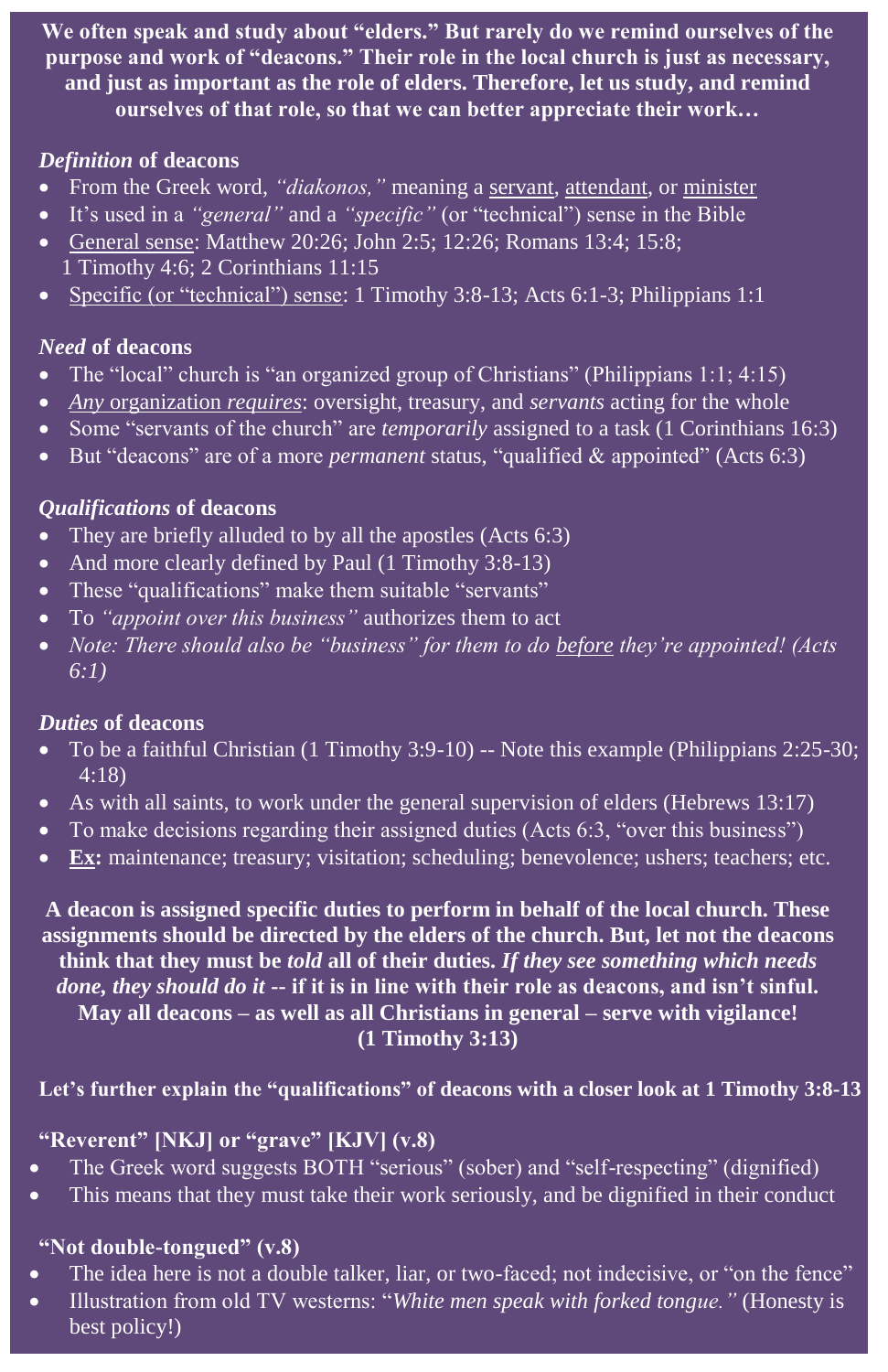#### **"Not given to much wine" (v.8)**

- To be "given to" is to be "addicted to" *-- and no one is "given to" a "little" wine!!!*
- Hence, this is no different than the same qualification for elders in v.3! (Sobriety required!)

#### **"Not greedy for money" [NKJ] or "filthy lucre" [KJV] (v.8)**

- Not eager for base, sordid, or dishonest gain; not covetous (compare the elders in v.3)
- Includes personal, business, and local church dealings! (A reflection of his honest character)

#### **"Holding the mystery of the faith with a pure conscience" (v.9)**

- The "mystery of the faith" is the gospel; hence, deacons must hold faithfully to the truth!
- This also shows that deacons must be faithful and stable Christians (Ephesians 4:14; Hebrews 10:25)

#### **"First proved; then let them serve...being found blameless" (v.10)**

- The bottom line is that they have proven themselves "blameless" (NOT sinless, v.2)
- Contrary to the thinking of some, we do not appoint men, hoping they will "improve"

#### **"Likewise their wives must be..." (v.11)**

- This could be wives of deacons, women servants (Romans 16:1), or women who assist deacons
- *In fact, I would argue that these "qualifications" should be held by all Christian ladies!*
- Finally, note how the qualifications here are almost identical to verses 8-10 for the deacons:
- Reverent (compare v.8); Not slanderers = not double tongued (v.8); temperate (wine/money, v.8)
- Faithful in all things  $=$  proven to be completely trustworthy and reliable (and compare v.9-10)

#### **"Husbands of one wife" (v.12)**

- Same as for elders in verse two: a male who is not unmarried; nor polygamist
- Hence, having only one SCRIPTURAL spouse (Matthew 19:9; and Romans 7:1-3)

#### **"Ruling their children and their own houses well" (v.12)**

- $\bullet$  This is the same as for elders (v.4): must have kid(s); and they must be in subjection
- The only difference is: some "age" is inherent in an "elder" -- but not so in a "deacon"

#### **These qualifications are not intended to be "unattainable" standards, but reflect true Christian character!**



**-Lanny Smith**